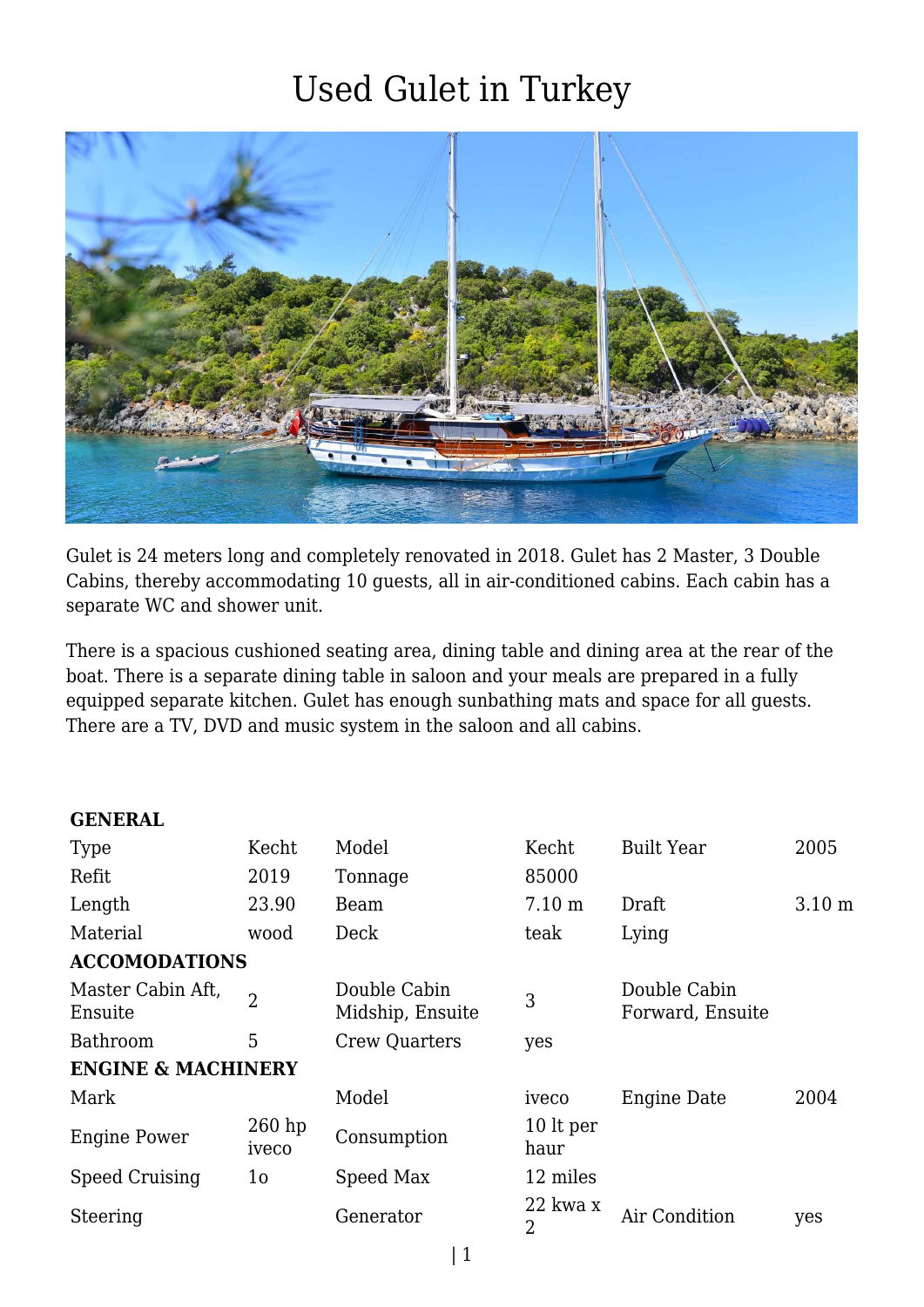| <b>Battery Charger</b>              | yes     | Inverter               | yes     | <b>Batteries</b>                        | yes  |
|-------------------------------------|---------|------------------------|---------|-----------------------------------------|------|
| <b>TANKAGE</b>                      |         |                        |         |                                         |      |
| <b>Fuel Capacity</b>                | 2000 lt | <b>Water Capacity</b>  | 6000 lt | <b>Holding Tanks</b>                    | 3000 |
| <b>SAILS</b>                        |         |                        |         |                                         |      |
| Riggings                            | yes     |                        |         |                                         |      |
| <b>MAIN SAIL</b><br>(FURLING)       | yes     | GENOA (FURLING) yes    |         | <b>STAYSAIL</b><br>+MIZZZEN<br>FURLING) | yes  |
| <b>NAVIGATION &amp; ELECTRONICS</b> |         |                        |         |                                         |      |
| Depth Sounder                       | yes     | Log                    | no      | <b>GPS</b>                              | yes  |
| Compass                             | yes     | <b>VHF</b>             | yes     | Radar                                   | no.  |
| <b>Chart Plotter</b>                | yes     | Wind Instrument        | no      | TV/Stereo                               | yes  |
| <b>DECK &amp; SAFETY</b>            |         |                        |         |                                         |      |
| Chain                               | 130 m   | Anchor                 | yes     | 90 kg Windlass                          | yes  |
| Dinghy                              | yes     | Outboard               | yes     | Davit                                   | yes  |
| Winches: Main                       | yes     | Winches: Secondary yes |         | Sun Awning                              | yes  |
| Life Raft                           | yes     | Life Jackets           | yes     | Fire Exting                             | yes  |
| <b>GALLEY</b>                       |         |                        |         |                                         |      |
| Cooker                              | yes     | Microwave              | no      | Refrigerator                            | yes  |
| Deep Freezer                        | yes     | Hob/Stove              | no      | Ice Maker                               | yes  |
| Others                              | yes     |                        |         |                                         |      |

**Price:** 600.000 € **Gulet code:** 0002 **Built/Refit:** 2008 **Length (mt):** 24 **Beam (mt):** 6.8 **Draft (mt):** 2.5 **Hull:** epoxso mahogany **Interiors:** mahogany **Guest Cabins:** 5 **Crew cabins:** 1 **Bathrooms:** 5 **WC type:** home **Flag:** Turkish **Engine:** 280x2 iveco **Speed:** 12 **Generator:** 2x 22 kwa **Air Conditioning:** Yes **Fuel Capacity (lt):** 2000 **Fresh Water Capacity (lt):** 6000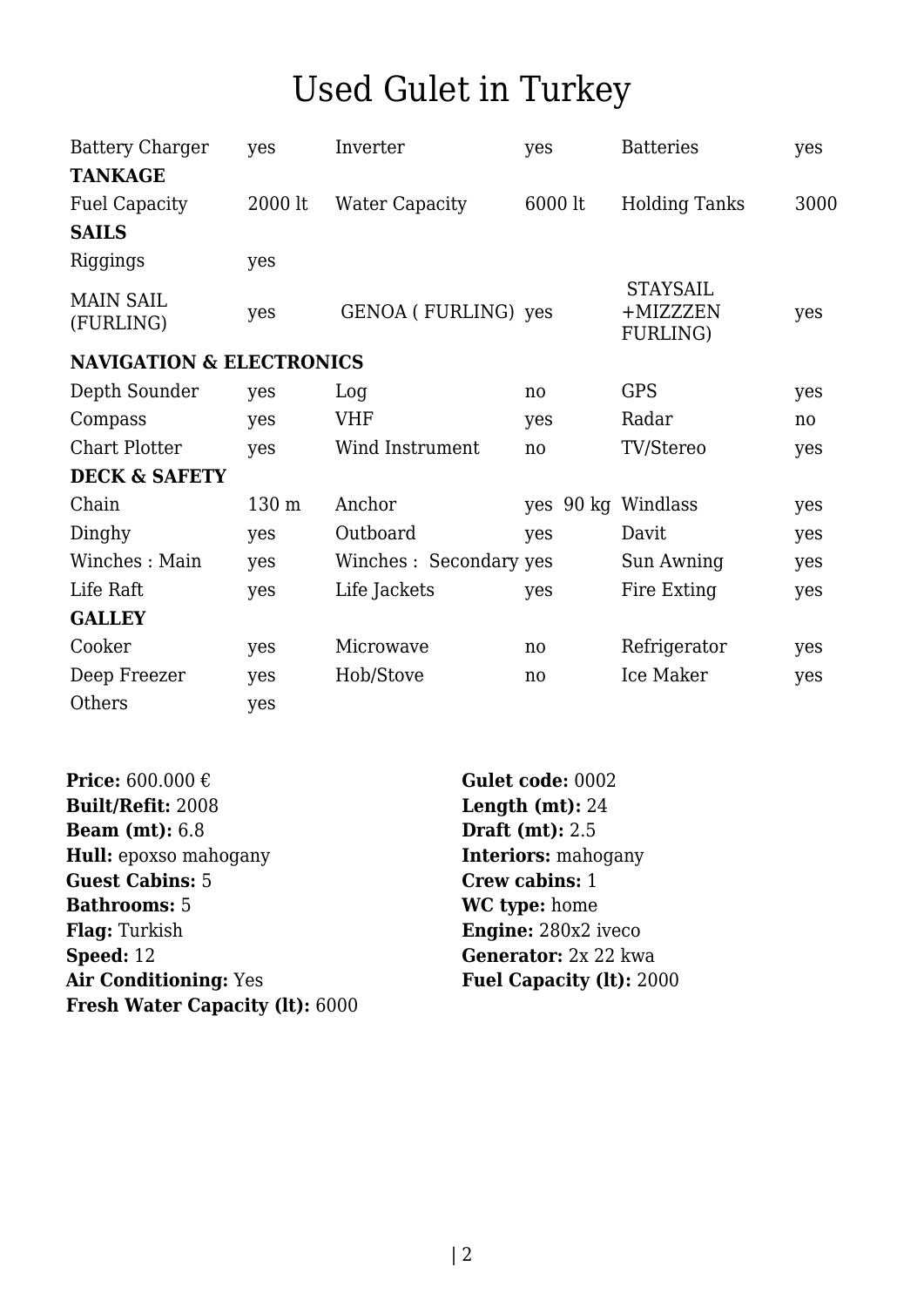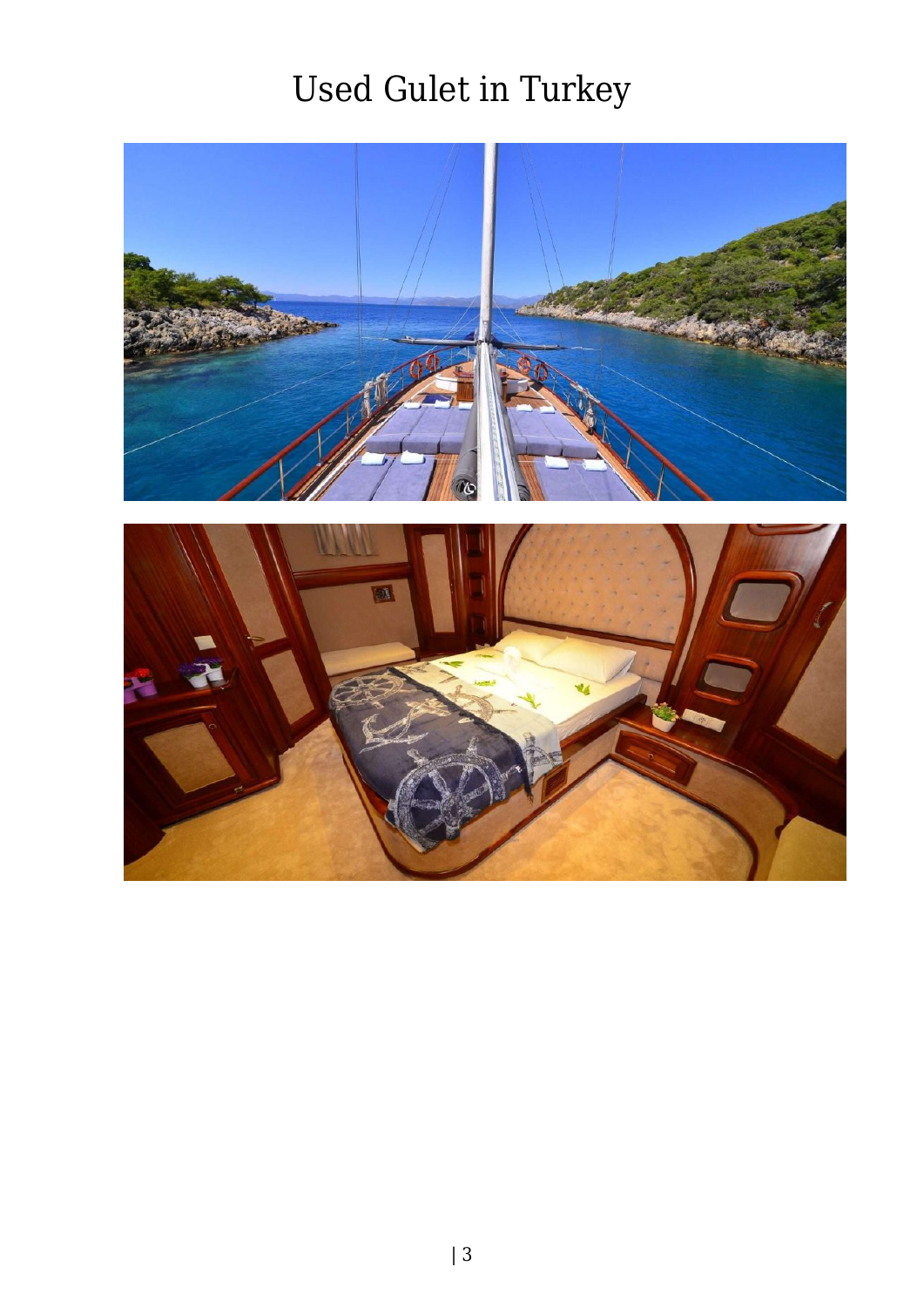

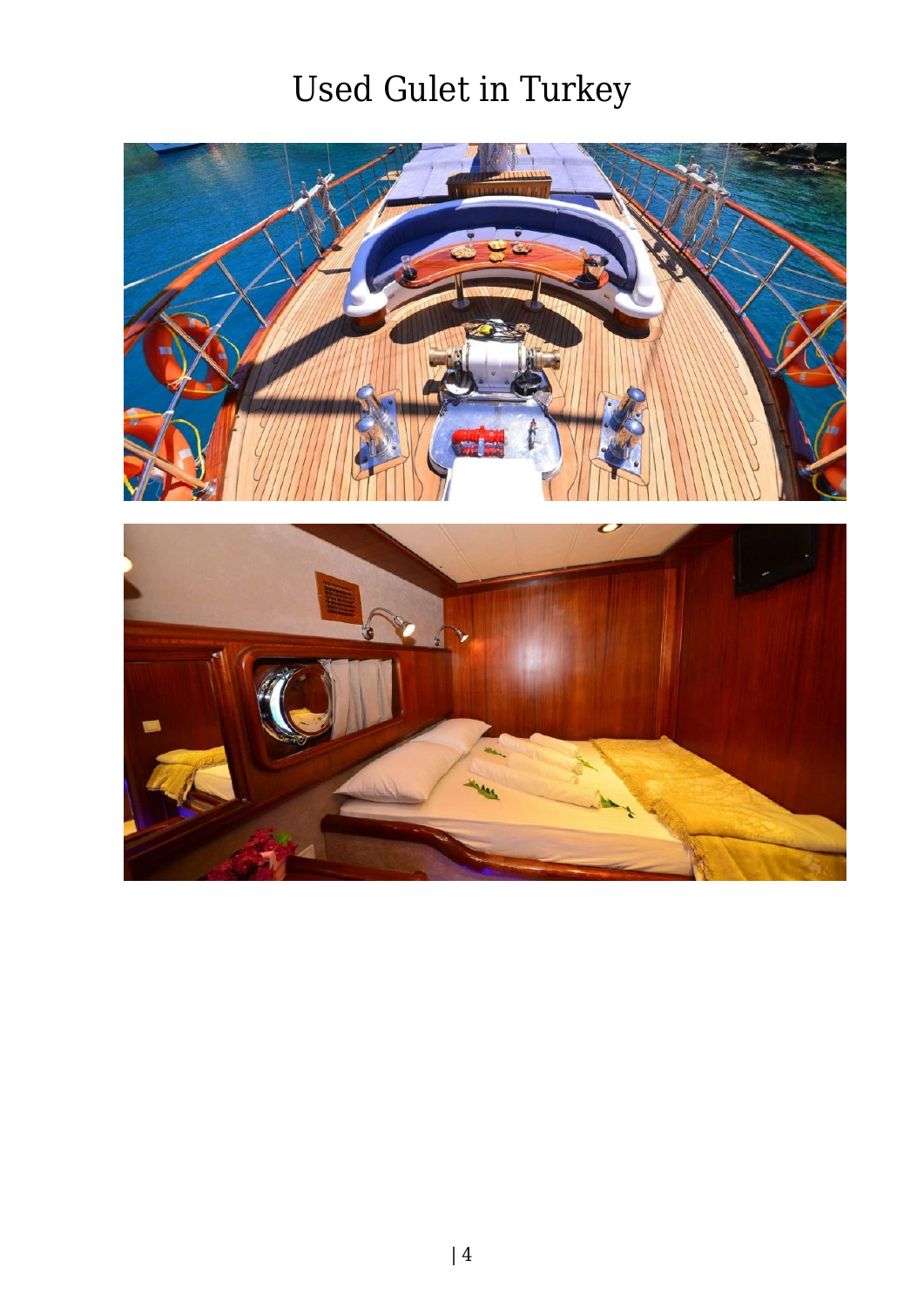